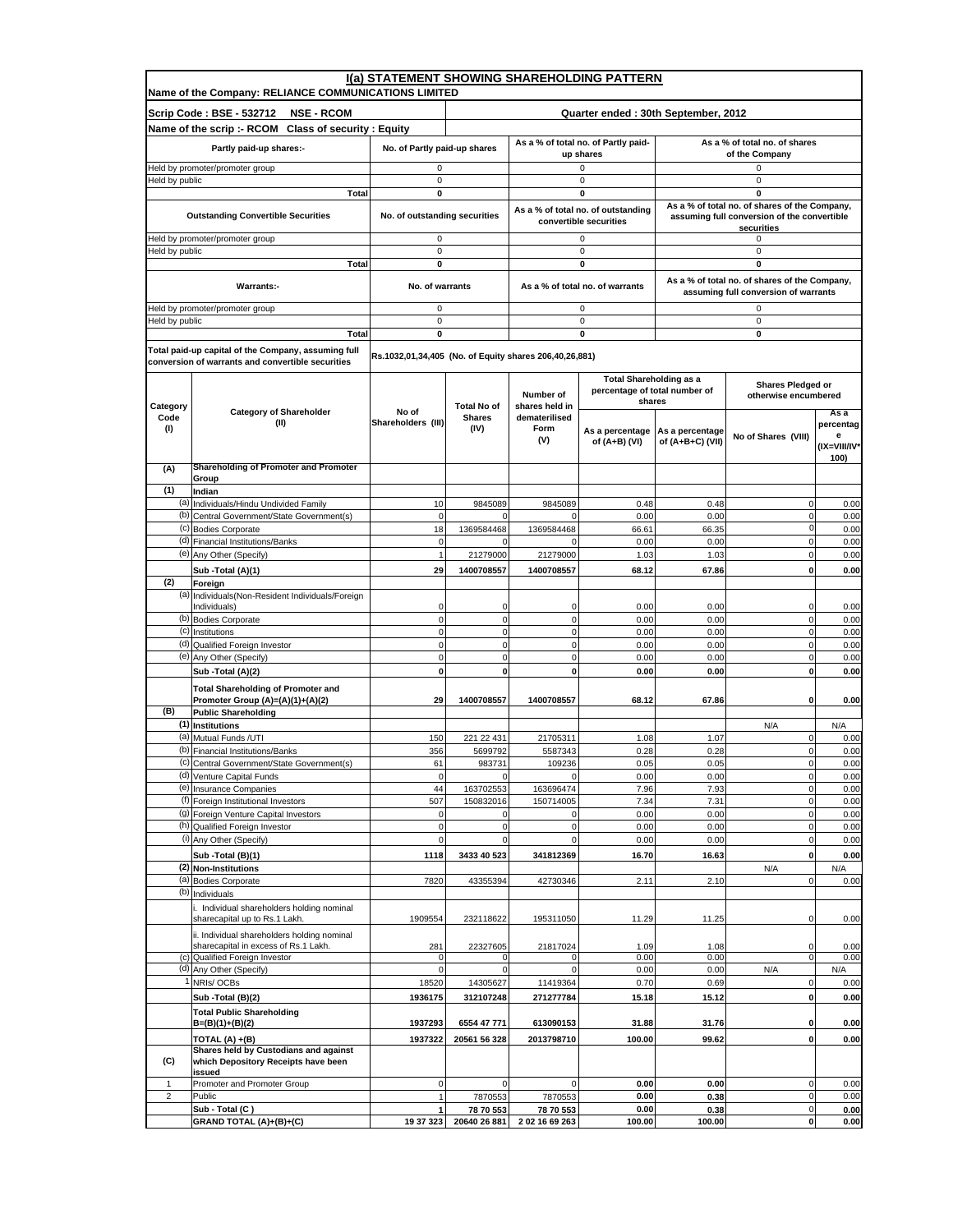## (SHAREHOLDING PATTERN- 30.09.2012)

#### **I(b) Statement showing holding of securities (including shares, warrants, convertible securities) of persons belonging to the category "Promoter and Promoter Group"**

|              |                                                                                          |                             | Details of shares held                         |                          | Encumbered shares (*)    |                                                                                                          | <b>Details of warrants</b> |                                                                                  | Details of convertible securities                  |                                                                                     | <b>Total shares (including</b>                                                                                                          |
|--------------|------------------------------------------------------------------------------------------|-----------------------------|------------------------------------------------|--------------------------|--------------------------|----------------------------------------------------------------------------------------------------------|----------------------------|----------------------------------------------------------------------------------|----------------------------------------------------|-------------------------------------------------------------------------------------|-----------------------------------------------------------------------------------------------------------------------------------------|
| Sr No<br>(1) | Name of the shareholder<br>(II)                                                          | No. of Shares held<br>(III) | As a % of grand<br>Total $(A)+(B)+(C)$<br>(IV) | No.<br>(V)               |                          | As a % of grand<br>As a percentage total (A)+(B)+(C) of<br>(VI)=(V)/(III)*100 sub-clause (I)(a)<br>(VII) | Number of<br>(VIII)        | As a % total<br>number of<br>warrants held warrants of the<br>same class<br>(IX) | Number of<br>convertible<br>securities held<br>(X) | As a % total<br>number of<br>convertible<br>securities of the<br>same class<br>(XI) | underlying shares assuming<br>full conversion of warrants<br>and convertible securities)<br>as a % of diluted share<br>capital<br>(XII) |
|              | 1 AAA Communication Private Limited                                                      | 72 31 10 172                | 35.03                                          | $\overline{\phantom{a}}$ | $\sim$                   | 0.00                                                                                                     | $\sim$                     | 0.00                                                                             | $\overline{\phantom{a}}$                           | 0.00                                                                                | 35.03                                                                                                                                   |
|              | 2 AAA Industries Private Limited                                                         | 30 00 00 000                | 14.53                                          | $\overline{\phantom{a}}$ | $\overline{\phantom{a}}$ | 0.00                                                                                                     | $\sim$                     | 0.00                                                                             | $\overline{\phantom{a}}$                           | 0.00                                                                                | 14.53                                                                                                                                   |
|              | 3 ADA Enterprises and Ventures Private Limited                                           | 30 00 00 000                | 14.53                                          | $\sim$                   | $\overline{\phantom{a}}$ | 0.00                                                                                                     | $\sim$                     | 0.00                                                                             | $\overline{\phantom{a}}$                           | 0.00                                                                                | 14.53                                                                                                                                   |
|              | 4 Shri Jai Anmol A. Ambani                                                               | 16 69 759                   | 0.08                                           | $\sim$                   | $\overline{\phantom{a}}$ | 0.00                                                                                                     | $\sim$                     | 0.00                                                                             | $\overline{\phantom{a}}$                           | 0.00                                                                                | 0.08                                                                                                                                    |
|              | Mast Jai Anshul A. Ambani (through Father and natural<br>5 quardian Shri Anil D. Ambani) | 100                         | 0.00                                           | $\sim$                   |                          | 0.00                                                                                                     | $\overline{\phantom{a}}$   | 0.00                                                                             | ۰                                                  | 0.00                                                                                | 0.00                                                                                                                                    |
|              | Reliance ADA Group Trustees Private Limited -<br>6 Trustees of RCOM ESOS Trust           | 2 12 79 000                 | 1.03                                           | $\overline{\phantom{a}}$ | $\overline{\phantom{a}}$ | 0.00                                                                                                     | $\overline{\phantom{a}}$   | 0.00                                                                             | $\overline{\phantom{a}}$                           | 0.00                                                                                | 1.03                                                                                                                                    |
|              | <b>7 Reliance Capital Limited</b>                                                        | 3 10 95 295                 | 1.51                                           | $\sim$                   | $\mathbf{r}$             | 0.00                                                                                                     | $\sim$                     | 0.00                                                                             | $\overline{\phantom{a}}$                           | 0.00                                                                                | 1.51                                                                                                                                    |
|              | 8 Shreeji Comtrade LLP                                                                   | 15 00 000                   | 0.07                                           | $\sim$                   | $\overline{\phantom{a}}$ | 0.00                                                                                                     | $\sim$                     | 0.00                                                                             | $\overline{\phantom{a}}$                           | 0.00                                                                                | 0.07                                                                                                                                    |
|              | 9 Shrikrishna Tradecom LLP                                                               | 15 00 000                   | 0.07                                           | $\sim$                   | $\overline{\phantom{a}}$ | 0.00                                                                                                     | $\sim$                     | 0.00                                                                             | $\overline{\phantom{a}}$                           | 0.00                                                                                | 0.07                                                                                                                                    |
|              | 10 Reliance Innoventures Private Limited                                                 | 1 23 79 001                 | 0.60                                           | $\overline{\phantom{a}}$ | $\overline{\phantom{a}}$ | 0.00                                                                                                     | $\overline{\phantom{a}}$   | 0.00                                                                             | $\overline{\phantom{a}}$                           | 0.00                                                                                | 0.60                                                                                                                                    |
|              | 11 Shri Anil D. Ambani                                                                   | 18 59 171                   | 0.09                                           | $\sim$                   | $\overline{\phantom{a}}$ | 0.00                                                                                                     | $\sim$                     | 0.00                                                                             | $\overline{\phantom{a}}$                           | 0.00                                                                                | 0.09                                                                                                                                    |
|              | 12 Smt. Kokila D. Ambani                                                                 | 46 65 227                   | 0.23                                           | $\sim$                   | $\overline{\phantom{a}}$ | 0.00                                                                                                     | $\overline{\phantom{a}}$   | 0.00                                                                             | $\overline{\phantom{a}}$                           | 0.00                                                                                | 0.23                                                                                                                                    |
|              | 13 Smt. Tina A. Ambani                                                                   | 16 50 832                   | 0.08                                           | $\sim$                   | $\overline{\phantom{a}}$ | 0.00                                                                                                     | $\sim$                     | 0.00                                                                             | $\overline{\phantom{a}}$                           | 0.00                                                                                | 0.08                                                                                                                                    |
|              | <b>TOTAL</b>                                                                             | 40 07 08 557                | 67.86                                          |                          | 0.00                     | 0.00                                                                                                     |                            | 0.00                                                                             |                                                    | 0.00                                                                                | 67.86                                                                                                                                   |

(\*) The term "encumbrance" has the same meaning as assigned to it in regulatiion 28(3) of the SAST Regulations, 2011.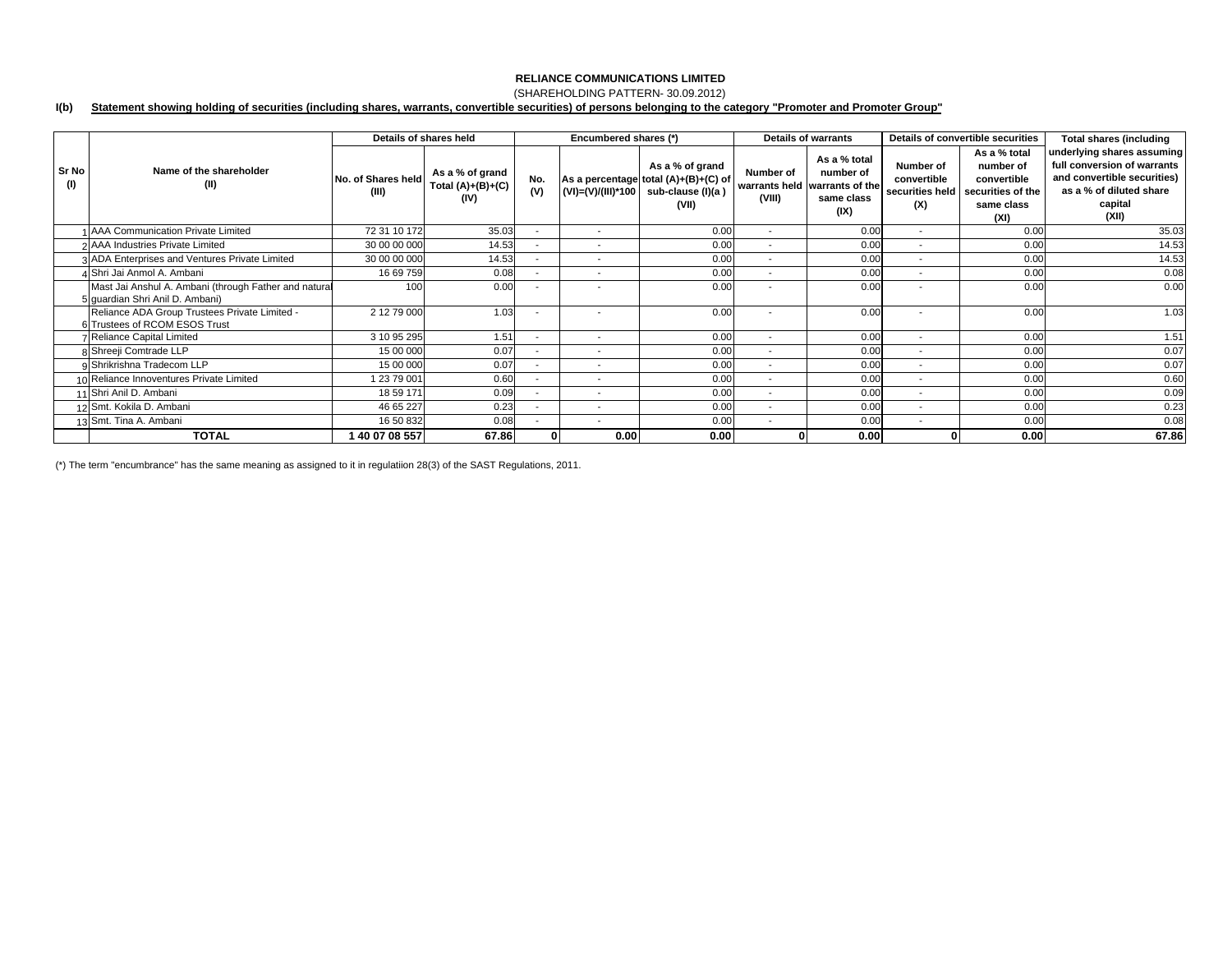(SHAREHOLDING PATTERN - 30.09.2012)

### **I(c)(i) Statement showing holding of securities (including shares, warrants, convertible securities) of persons belonging to the category "Public" and holding more than 1% of the total number of shares**

|         |                                     |                      | Shares as a percentage of                                                                                     |                            | <b>Details of Warrants</b>                                 |                                             | <b>Details of Convertible securities</b>                                | Total shares (including                                                                                                                |  |
|---------|-------------------------------------|----------------------|---------------------------------------------------------------------------------------------------------------|----------------------------|------------------------------------------------------------|---------------------------------------------|-------------------------------------------------------------------------|----------------------------------------------------------------------------------------------------------------------------------------|--|
| l Sr No | Name of the shareholder             | No of shares<br>held | total number of<br>shares{i.e.,Grand Total<br>$(A)+(B)+(C)$ indicated in<br>statement at para(I)(a)<br>above} | Number of<br>warrants held | As a % of total<br>number of warrants<br>of the same class | Number of<br>convertible<br>securities held | % w.r.t. total number of<br>convertible securities of<br>the same class | underlying shares assuming<br><b>If ull conversion of warrants and I</b><br>convertible securities) as a %<br>of diluted share capital |  |
|         | Life Insurance Corporation Of India | 149603497            | 7.25                                                                                                          |                            |                                                            |                                             |                                                                         | 7.25                                                                                                                                   |  |
|         | <b>TOTAL</b>                        | 149603497            | 7.25                                                                                                          |                            |                                                            |                                             |                                                                         | 7.25                                                                                                                                   |  |

## **I(c)(ii) Statement showing holding of securities (including shares, warrants, convertible securities) of persons (together with PAC) belonging to the category "Public" and holding more than 5% of the total number of shares of the company**

| Sr No | Name(s) of the shareholder(s) and the Persons<br>Acting in Concert (PAC) with them | No of shares | Shares as a percentage of                                                                            | <b>Details of Warrants</b> |                                       | <b>Details of Convertible securities</b>    |                                                                         | Total shares (including         |
|-------|------------------------------------------------------------------------------------|--------------|------------------------------------------------------------------------------------------------------|----------------------------|---------------------------------------|---------------------------------------------|-------------------------------------------------------------------------|---------------------------------|
|       |                                                                                    |              | total number of<br>shares{i.e., Grand Total<br>$(A)+(B)+(C)$ indicated in<br>statement at para(I)(a) | Number of<br>warrants      | As a % of total<br>number of warrants | Number of<br>convertible<br>securities held | % w.r.t. total number of<br>convertible securities of<br>the same class | underlying shares assuming      |
|       |                                                                                    |              |                                                                                                      |                            |                                       |                                             |                                                                         | full conversion of warrants and |
|       |                                                                                    |              |                                                                                                      |                            | of the same class                     |                                             |                                                                         | convertible securities) as a %  |
|       |                                                                                    |              |                                                                                                      |                            |                                       |                                             |                                                                         | of diluted share capital        |
|       | 1 Life Insurance Corporation Of India                                              | 149603497    | 7.25                                                                                                 |                            |                                       |                                             |                                                                         | 7.25                            |
|       | <b>TOTAL</b>                                                                       | 149603497    | 7.25                                                                                                 |                            |                                       |                                             |                                                                         | 7.25                            |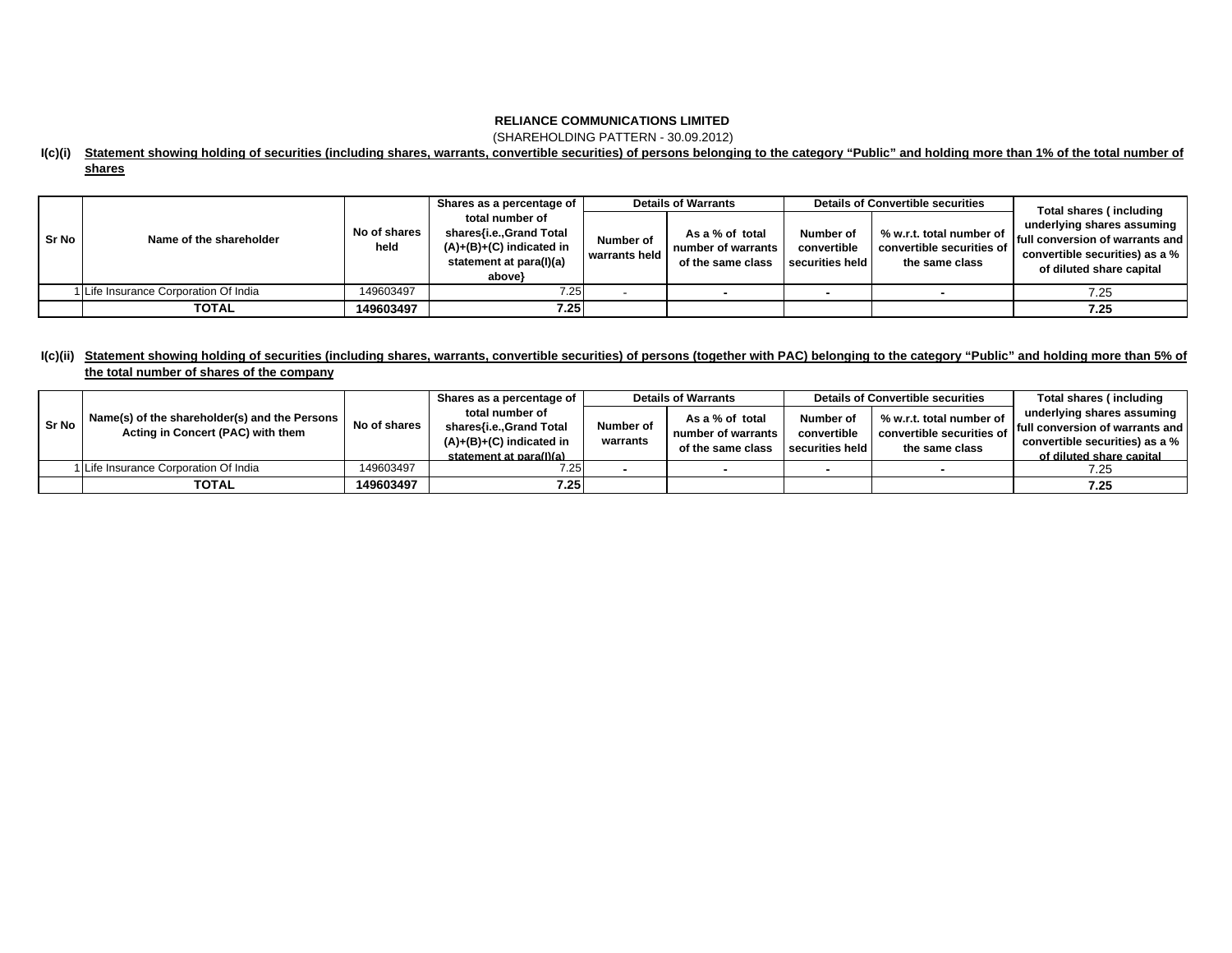(SHAREHOLDING PATTERN - 30.09.2012)

#### **I(d) Statement showing details of locked -in shares**

| Sr No | Name of the shareholder | <b>Catoegory of Shareholders</b><br>(Promoters/Public) | No of locked-in shares | Locked-in shares as a percentage of<br>total number of shares{i.e., Grand<br>Total $(A)+(B)+(C)$ indicated in<br>statement at para(I)(a) above} |
|-------|-------------------------|--------------------------------------------------------|------------------------|-------------------------------------------------------------------------------------------------------------------------------------------------|
|       | N/A                     | N/A                                                    | Nil                    |                                                                                                                                                 |
|       | TOTAL                   |                                                        |                        | 0.00                                                                                                                                            |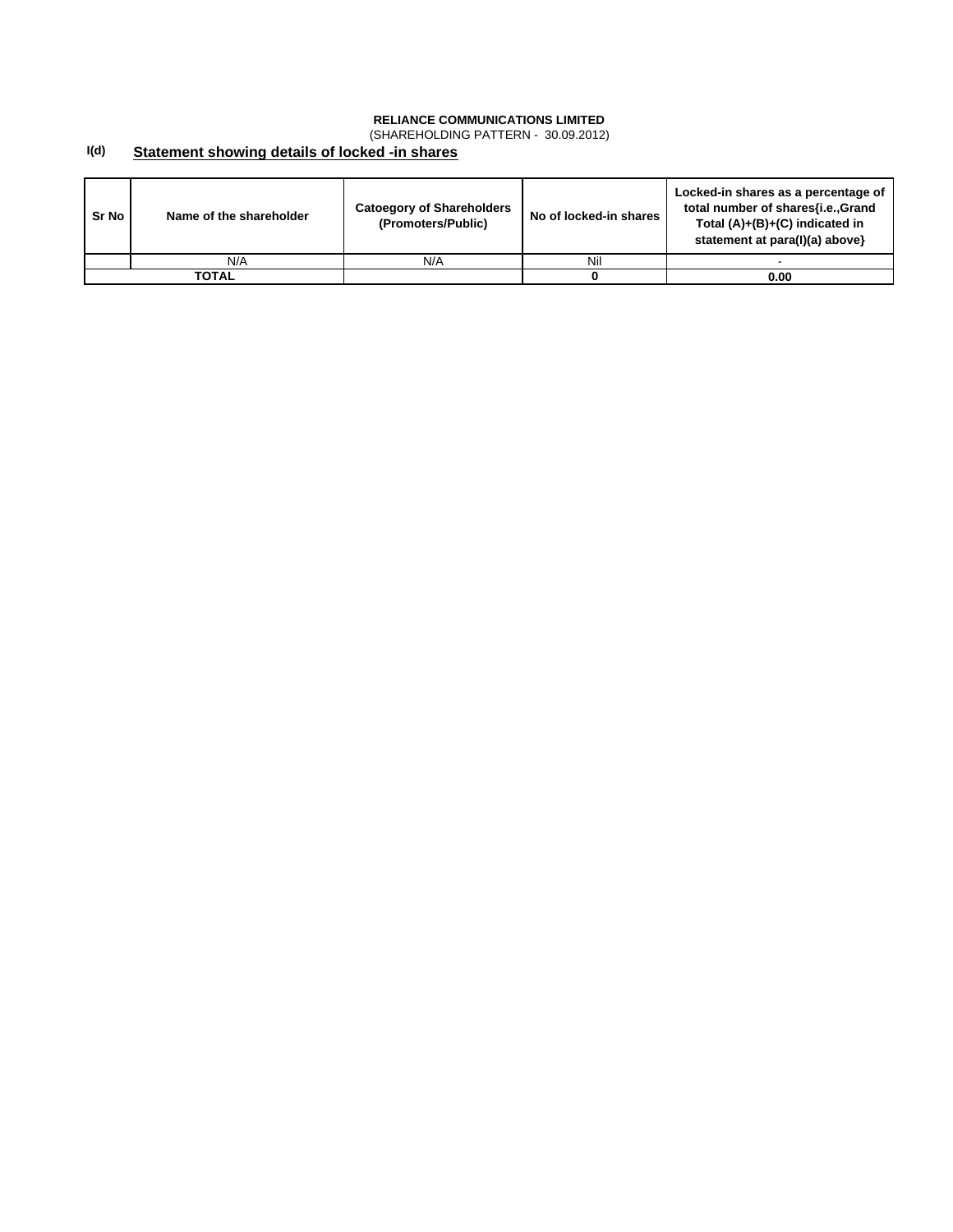(SHAREHOLDING PATTERN - 30.09.2012)

#### **II(a) Statement showing details of Depository Receipts (DRs)**

| <b>Sr No I</b> | Type of outstanding DR<br>(ADRs, GDRs, SDRs, etc.) | <b>Number of outstanding DRs</b> | No of shares underlying<br>outstanding DRs | Shares underlying outstanding<br>DRs as a percentage of total<br>number of shares{i.e., Grand<br>Total (A)+(B)+(C) indicated in<br>statement at para(I)(a) above} |
|----------------|----------------------------------------------------|----------------------------------|--------------------------------------------|-------------------------------------------------------------------------------------------------------------------------------------------------------------------|
|                | <b>IGDRs</b>                                       | 7870553                          | 7870553                                    | 0.38                                                                                                                                                              |
|                |                                                    | ΤΟΤΑL                            | 7870553                                    | 0.38                                                                                                                                                              |